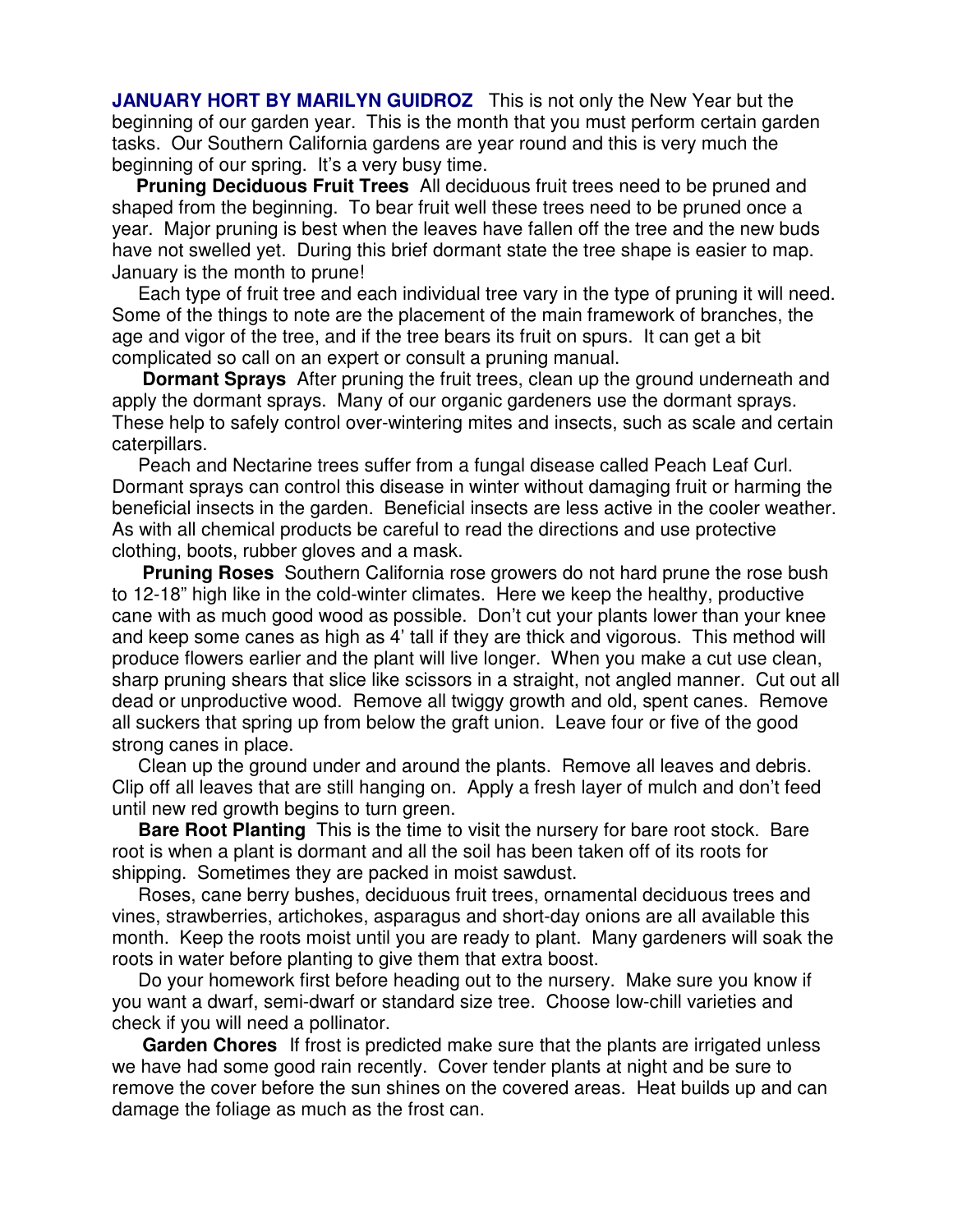If frost damage has burned the foliage wait to prune until you see signs of new growth. Some branches may take until summer to recover, so be patient.

 Start a garden notebook to keep track of what you are doing and when you are doing it. Note the results and ideas that you come up with so you can change methods if you need to. We are always learning and the garden is always going to be better this year.

**FEBRUARY HORT BY MARILYN GUIDROZ** This is usually our coldest month and still considered winter even though there are many beautiful blooms to enjoy in the garden. It is best to wait until March for spring planting when the weather safely warms up a bit. A good gardener is a patient gardener!

**Pruning woody perennials –** Around the middle of this month the basal growth, which is fresh new growth near the roots of the plants, should be making a dramatic comeback in the garden. This is the time to cut back all of the old woody and overgrown stems on your perennials. The fall and late summer bloomers, such as Gaura, Penstemon and Verbena can all be cut back now. This will freshen up the garden, keep the plants compact and promote more blooms later.

Spring bloomers, such as *Lavandula* (Lavender), should not be cut back now or you will miss out on the lovely flowers. These types of shrubs and perennials should only be cut back after the bloom cycle is finished. They can then be cut back by up to one-half or even two-thirds.

**Soil preparation –** This is a great time to dig in the garden! Adding manure, compost and other organic amendment material to the soil will eventually break down and become humus. Humus is the organic portion of the soil made up of aged or decomposed animal and vegetable matter. It improves the structure of the soil and creates an environment that provides slow release nutrients and beneficial organisms to the plants. Healthy soil promotes healthy plants which can resist pests and diseases better. Mulch is material placed on top of the soil to help conserve moisture, reduce soil erosion, control weeds and keep maintenance to a minimum. Composted mulches not only look good in the garden but will also break down to feed the plants, add organic material, beneficial nutrients and micro-organisms.

**Encourage beneficial insects –** Ants are the worst! They move the little sucking insects like aphids, mealy bugs, woolly whitefly, and scale. The ants protect these pests from their natural predators, carry them from plant to plant and milk the honeydew from them. If you get rid of ants you get rid of pest problems as well. Sprinkle cornmeal around the base of your house, along ant trails and nests and anywhere ants are a problem. This method is a safe and effective way to curb the ants without using poisons. Release ladybugs to control aphids especially on your citrus trees when the fresh new tips are just beginning to grow. Release other beneficial insects, including lacewings in the garden.

 A well-kept garden, free from poisonous sprays will encourage the beneficial insects and arachnids (spiders) to control the destructive insect garden pests naturally. Broad spectrum chemical sprays kill the pests but also kill the beneficial insects and bees. Bees are especially important in the pollination process of flowers. No bees means no fruit.

**Irrigation notes –** This is the time to check all of your irrigation system components. Our rainy season has not brought the long soaking rains that are expected at this time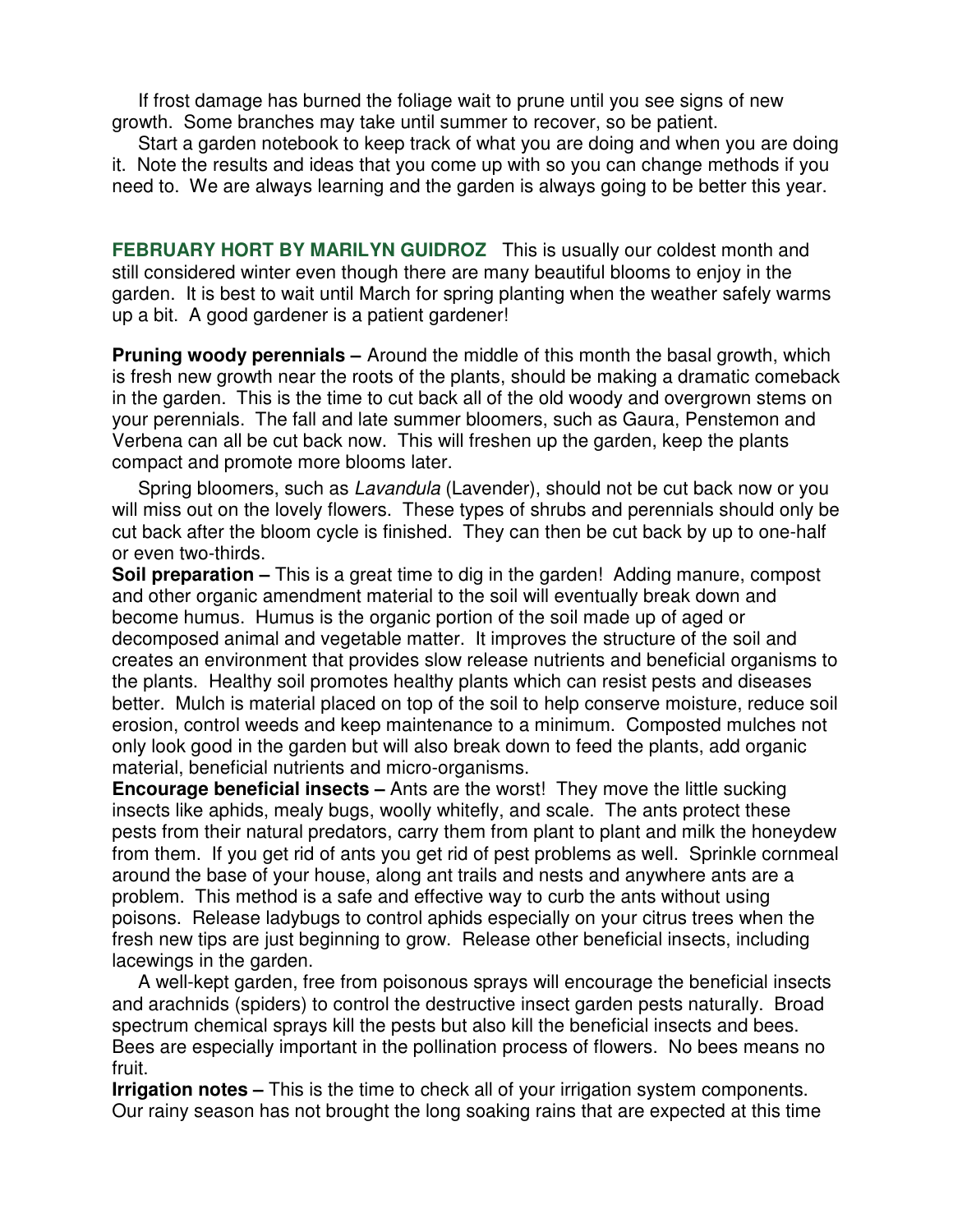of the year. Run your irrigation system on all stations now to saturate the soil deeply if the rain doesn't do it for you. The plants need these deep water soaks to withstand the long hot, dry summer months ahead.

**Earthworm castings –** I am in love with this product. It is just too easy and works so well. I would enjoy setting up my own worm farm (Vermicomposting) but for now I just purchase already bagged worm castings. Add a handful or two into the holes for new plants and spread a layer over the roots of existing plants, water it in and cover with a layer of mulch.

 Worm castings act as a good organic soil amendment and mild fertilizer. They help sandy soils retain moisture, and add readily available nutrients, humus and bioorganisms to all soil types. The most amazing benefit of worm castings, however, is the ability to repel garden pests while protecting the beneficial insects and bees.

 It is a good idea to wash your plants and trees with soapy water (1-2 tablespoons of liquid dishwashing soap in a gallon of water) to remove aphids, woolly whiteflies, and mealy bugs. Spread a 1-inch thick layer of worm castings under plants and renew the layer every year about this time before the pests begin their destructive activities in April. This will control ants and many other garden pests all year without using poisons that harm the beneficial insects and bees.

**MARCH HORT BY MARILYN GUIDROZ** This is it! Our second best season of the year to plant new trees, shrubs and perennials. The nurseries are loaded so make a list before you go shopping or you know what will happen. I have put myself on strict restriction from impulse buying. Somehow it always sneaks up on me anyway. Be strong!

**Saving time in the garden –** This is a well known truth about gardening. If you time your work for Spring and Fall, the summer and winter chores are light and the garden flourishes. Low maintenance gardens are actually just gardens that are timed right. March and April are the months to fertilize with a good organic fertilizer, replenish mulch 3-4" thick over all the bare ground (remember to keep mulch 12" away from stems and trunks), and water in well. Cacti, succulents and native plants don't need fertilizer for the most part. Acid loving plants require specialized fertilizers as do roses, fruit trees and the vegetable garden.

**Pruning Time –** It is time to get out your pruning equipment and "go to town". That means all the winter bloomers can be cut back by 1/3 with selective shaping. Please do not use electric trimmers to make balls and squares out of your beautiful shrubs. This is not a very nice way to treat a plant that wants to grow to its own individual shape. It is best to study the natural shapes of the plant itself (low mounds, upright, wide spreading, or open growing shrubs). From the main branching structure select a few leaders and cut them back into the foliage judiciously. This will keep the plant compact while maintaining the characteristic shapes. If you want more height on a shrub or tree, taking off the lower branches to the main trunks will generally send it up. If you want less height, taking down the top branches, if appropriate, will generally send it out. It is best to cut the stems and branches, not the leaves themselves. Most shrubs look better with the leaves in their full shape and not cut through the middle. This really doesn't take much extra time and the plant looks good right away. Not like a bad haircut that will need to grow in before it looks good.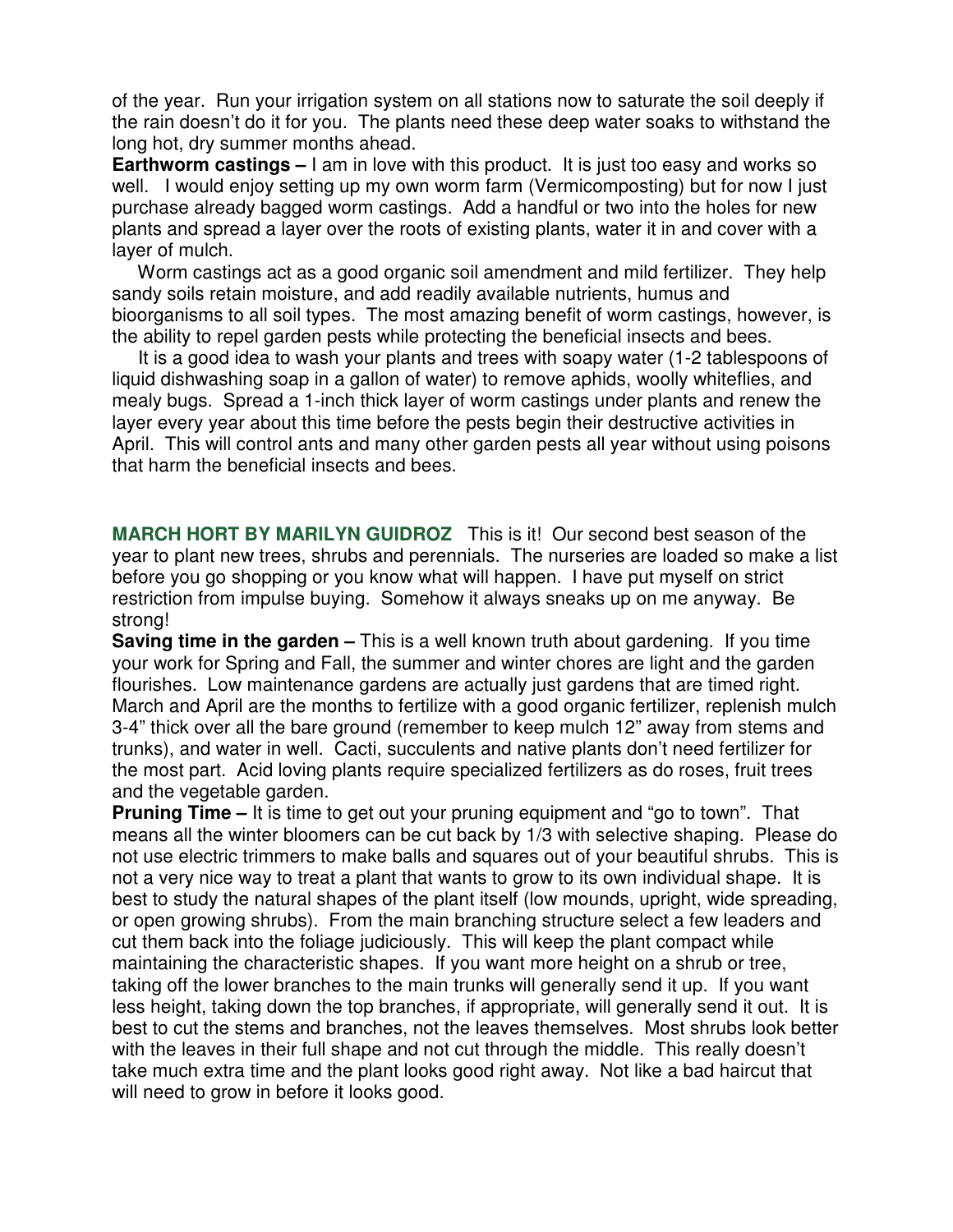Speaking of haircuts, it is time to shear those ornamental grasses down to about 6" clumps. They will grow back quickly and fresh without all the dried up stalks. **Vegetable and Herb Gardens –** Herbs are easy to grow and taste so much better fresh. Edible herbs to plant in the summer garden are sage, basil, dill, oregano, parsley, thyme and marjoram. They look nice mixed in with your vegetables and take the same care. Rosemary and mint should be grown separately in containers or out in the garden as part of the landscape. Keep in mind that mint is invasive and requires lots of water to do well.

 Vegetables need full sun to be successful. If you are building a raised bed, orient it from north to south so the sun will cross over it from side to side. Taller crops should be on the north end and shorter crops on the south end. The garden should ideally be placed on the south side of the house for full sun exposure away from trees that might shade the garden area.

 Summer vegetables to plant now are tomatoes, spinach, green beans and corn. It is best to wait until next month to plant cucumbers, squash, eggplant, melons, peppers, and pumpkins. Crops that you can plant year round are potatoes, beets, carrots, chard, turnips and radishes. Artichokes and asparagus tend to take over the world so it is best to plant these separately in containers or out in the garden as a part of the landscape.

 Some winter vegetables are still going and the seasons overlap with the spring planting of the summer vegetables. This makes it a bit more difficult. You have the choice to pull everything out and start fresh or make room for the summer crops among the winter vegetables until they are finished producing.

**Garden Pests –** Spring rains bring out the snails and slugs. Sad but true. You can eat the European snail if you like or just get rid of them. This is something that just has to be done. Start early before you are buried in the little critters. They come out at night. You can go out with a flashlight and pick them off the plants, put them in tightly tied plastic bags and dispose them in the trash can. You can step on them but the eggs will survive. You can set out traps like upside down grapefruit rinds, loose lettuce or cabbage leaves, upside down flower pots or plastic nursery pots. Collect them in the early morning and dispose of them daily. You can set out beer traps so they drown or let the ducks and chickens out. A last resource would be to use Sluggo, a chemical bait harmless to humans and pets. Treat twice to make sure that you kill the parents and the offspring (usually 10 to 14 days apart).

 Gophers start moving around in the garden again once the ground is soft. They go straight for your new plants and chew up the roots. Rabbits are also on the move and can take your new flowers down in one night. Poisons are not a good choice in any environment as it upsets Nature's delicate balance. Trapping is the most reliable method to rid the garden of these pests. Natural predators such as coyotes, snakes, dogs, cats, owls and hawks are helpful, however not always thorough. The only foolproof method of protecting your plants, lawns, gardens and trees is with physical barriers. This means using wire mesh to lay under lawns and garden beds, around the newly planted shrubs and trees, fencing in areas of ground cover and flowers, and making baskets or plant pockets to protect the roots until they are mature enough to withstand these attacks. It might look like your plants are in jail for awhile but at least you can sleep better at night. after your evening snail gathering exercises.

**APRIL HORT BY MARILYN GUIDROZ** April is our second best planting month for the spring. If you have any new plants to get into the ground this is your chance before the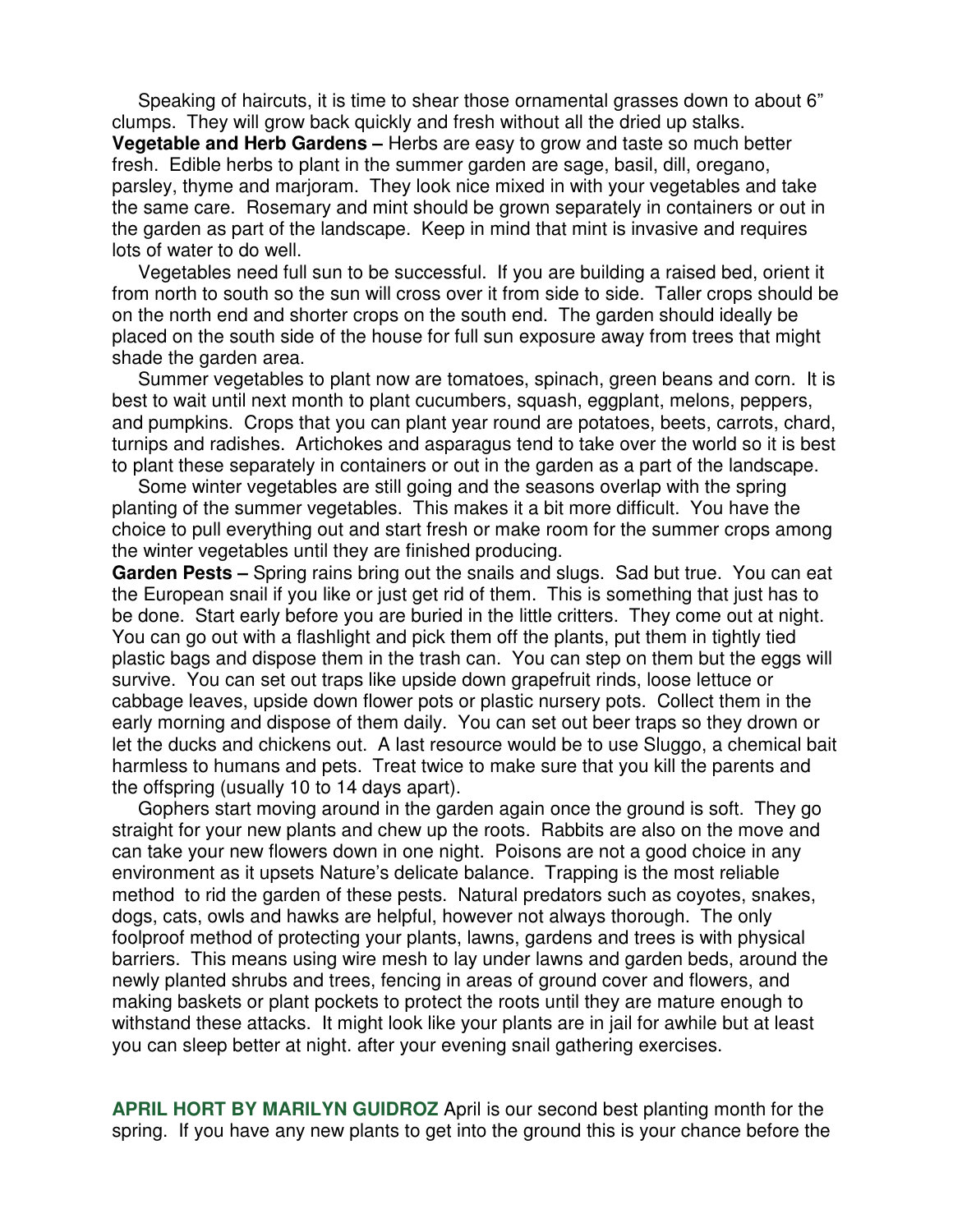heat typically comes on. Although we enjoy flowers year round, the first part of April is the best show of wildflowers and the peak of flowers in the garden. A wonderful time of the year!

**Vegetable Garden –** It is not too late to get your summer vegetables planted. Plant seeds for beets, carrots, radishes, and turnips. It is also time to plant seeds for green beans, corn, leaf lettuce, squash, pumpkins and Swiss chard. It is always nice to plant sunflowers of all kinds to brighten up the garden beds. Small transplants of cucumbers and tomatoes are ready to go in as well. Keep seedlings moist as they grow quickly. Thin your plants to produce the best yield and prevent disease.

**Garden Pests –** Pests come along with the new garden growth. Beneficial insects will keep matters under control in a healthy garden, however, be on the look out for spider mites, gall mites, leafhoppers, caterpillars, slugs and snails. Sometimes you have to hand-pick these pests off of your plants if you do not want to spray garden crops.

**Thin Fruit –** Deciduous fruit trees set more fruit than you need. If you thin the crop now you will decrease the natural process of dropping the fruit in the summer. You will also increase the size of each fruit that is left on the tree. It is a good idea to do this in two steps. First, thin lightly by removing one or two fruits from the clusters, then repeat this in four to six weeks.  $P_{\text{aae 2}}$ 

**Weeds –** The winter rains bring up the annual grasses and weeds. It is good to keep the grasses around at first for the beneficial insects to get going and to set roots to prevent future erosion. Controlling these grasses and weeds is an ongoing task that can easily get out of hand in a matter of days if you are not diligent. Weed eaters, mowers and tractors can take care of most of the weeds, however, hand-pull the ones around your flowers and vegetables to get the roots as well as the plant out. Mulch will help prevent weeds in the garden areas.

**Garden Events –** This is the best time of the year to see what everyone else's garden is doing. Sign up for the various garden tours, visit botanic gardens and flower shows and take a drive out to see the wildflowers. It is easy to pick up a photo hobby when the garden is looking its best! Invite your friends over for tea and a garden visit!

**MAY HORT BY MARILYN GUIDROZ** May is the month of results. If you have been following along with all of the garden chores, you should be able to observe the results of all your hard work. Landscape plants will typically put on the season of fast growth with the warmer weather.

**Fertilizer** If you find your soil is lacking and your plants are not showing healthy new growth, you may need to use additional fertilizer. Nitrogen is the most common addition to the soil. It is the first number on the NPK product description. Signs of nitrogen deficiency are stunted growth, small leaves, pale and yellow leaves that drop off. Use a good balanced product with a high first number. Be sure to water fertilizers in well after applications.

**Irrigation** The first things to check when your garden is not looking so good is the watering. Our rains will leach out salts that have built up from irrigation with imported water. Make sure that you are not over-watering or under-watering. I like to use a Moisture Meter to take the guess work out of the mix. Good drainage is a must